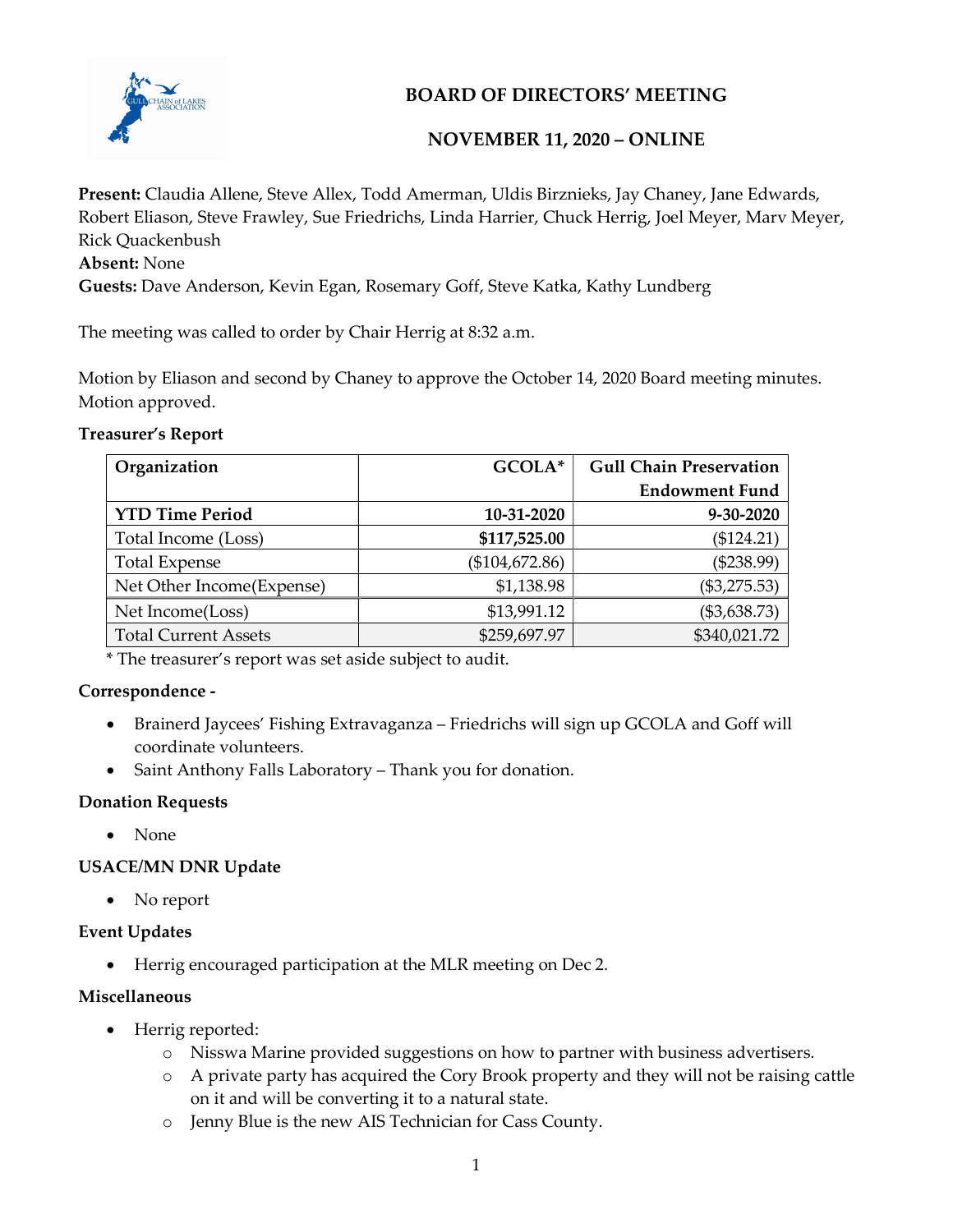

# BOARD OF DIRECTORS' MEETING

## NOVEMBER 11, 2020 – ONLINE

 The Board decided to add member email blasts to the look ahead calendar to ensure recipients are not overloaded with emails and the Communications Committee will discuss the idea of calling members by phone regarding GCOLA programs.

#### AIS Committee

- Allex attended the Lake Association AIS Roundtable, a group that has a statewide awareness of AIS issues. He is also working with the DNR to ensure we are notified of Gull Lake Chain fishing contests and with MAISRC on a zebra mussel survey
- Motion by Eliason and second by Quackenbush to donate \$5,000 to MAISRC for starry stonewort research. Motion approved.

#### Communications Committee

 Harrier reported the newsletter is on track to be mailed in December and that the Communications Committee is seeking a volunteer to assist with branding discussions.

### Environmental Committee

 Eliason has analyzed the end-of-dock water testing results and noted there are no significant changes over the past six years.

#### Finance & Audit Committee

 M. Meyer will discuss with Egan on whether an audit must be completed despite the circumstances created by COVID.

## Fisheries Committee

 Herrig reported the DNR is proposing a reduction in the limit for pan fish in some lakes, but this is not impacting the Gull Lake Chain.

## Gala Committee

 Edwards announced the Gala is preliminarily set for July 18 and she is exploring outdoor venues. Deuces Wild has confirmed they will perform outdoors and the Give Smart silent auction services can be converted to an online auction if needed.

#### Government Relations Committee

- Birznieks reviewed the results of the GCOLA legislative priority survey.
- Motion by Birznieks and second by Eliason to approve the following 2021 Government Relations priorities for 2021. Motion approved by Allene, Allex, Amerman, Birznieks, Edwards, Eliason, Frawley, Friedrichs, Harrier, Herrig, J. Meyer, M. Meyer, Quackenbush with abstain by Chaney.
	- 1. Consider enhanced wake regulations
	- 2. Increase MAISRC funding
	- 3. Increase funding to counties for AIS
	- 4. No more muskie stocking in Gull Chain
- Frawley presented an update on the Saint Anthony Falls Laboratory Enhanced Wake Study. Preliminary results will be available during first quarter, 2021.